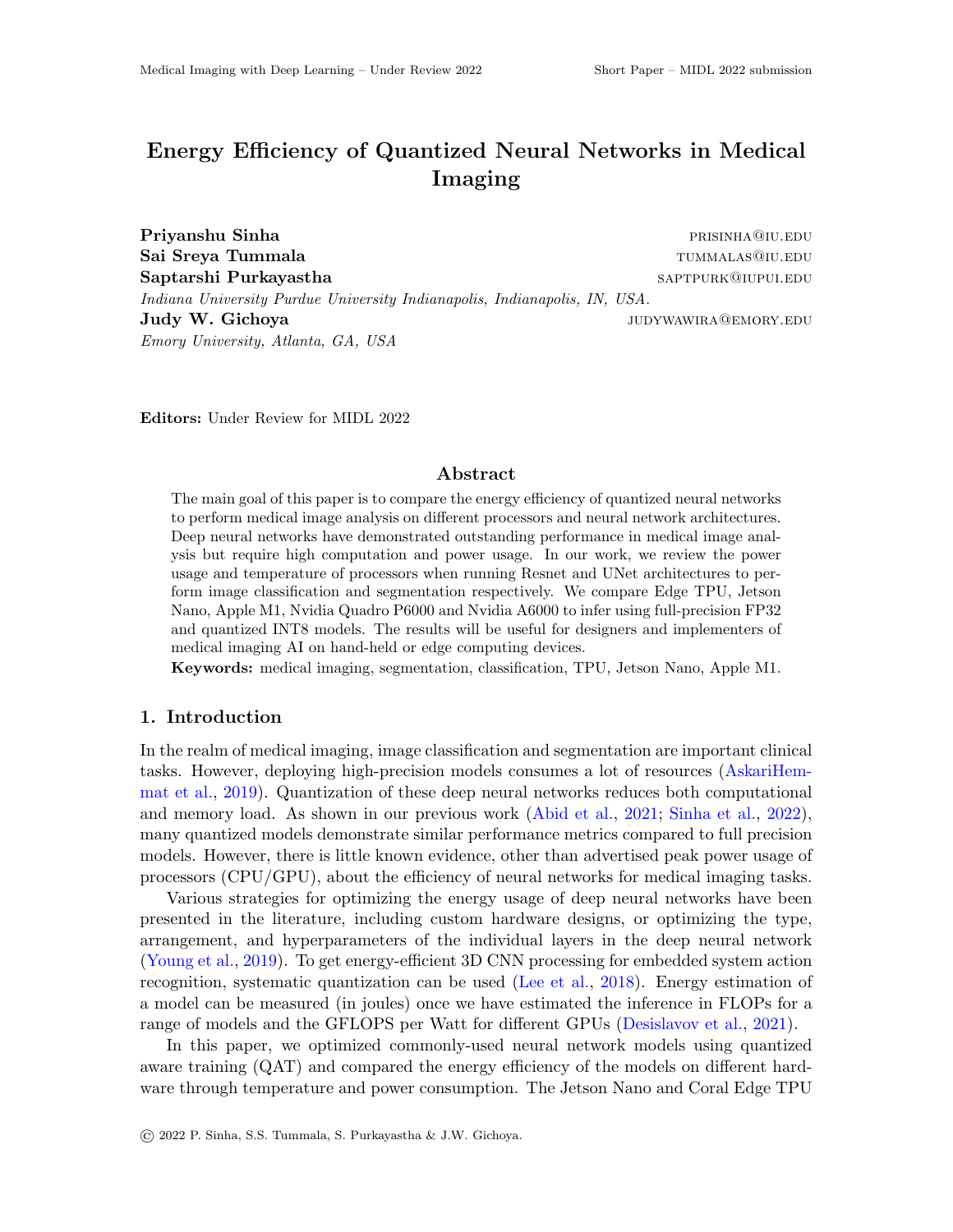are now easy to integrate with handheld devices, and our ultimate goal is to create portable medical AI support devices that can improve diagnosis at the point-of-care. For this, we need to reduce the computation for saving energy, cost, and time. The major goal is to enable medical AI in low-resource contexts.

#### 2. Methods

We review the energy usage of Google Edge TPU, Nvidia Jetson Nano, Apple M1, Nvidia Quadro P6000, and Nvidia A6000. The Edge TPU is a Google-designed application-specific integrated circuit (ASIC) for ML inference on low-powered devices. It is capable of 2 TOPS/watt. We run our experiments on the Edge TPU instead of the Vivante GC7000Lite GPU available on the Coral Dev Board. The Nvidia Jetson Nano contains a Maxwell architecture GPU with 128 CUDA cores combined with a Quad-core ARM Cortex-A57 CPU and 4GB RAM. Its GPU is capable of 0.47 TOPS/watt but can perform 32-bit floatingpoint operations and not 8-bit int. The Apple M1 is part of the Macbook Air, containing an A12Z Armv8 CPU and a 7-core GPU. ML acceleration is through a SOC integrated Neural Engine, capable of 1.1 TOPS/watt. However, our experiments were run using tensorflowmetal on the M1 GPU, with a max throughput of 2.6 TFlops. The Nvidia Quadro P6000 is a Pascal architecture GPU with 24GB VRAM with 3840 CUDA cores. It has a 250W peak power draw to produce 12 TFlops with 0.026-0.048 TOPS/watt. The Nvidia A6000 is an Ampere architecture GPU with 48GB VRAM with 10752 CUDA cores. It has a 300W peak power draw to produce 38.7 TFlops with 0.096-0.129 TOPS/watt.

While each CPU/GPU is architecturally very different, and comparisons are hard to make, the objective is to review off-the-shelf products for anyone deploying medical AI models. The advertised peak performance is in floating-point operations per second (FLOPS) or trillion operations per second (TOPS). However, in practice, actual performance depends on various factors such as the ML model architecture, ML framework, power source, environmental temperature, OS drivers, and other running processes. We have tried our best to abstract these factors and report the change in temperature and power draw, keeping all other factors the same before and after the inference. The QAT training and model optimization is similar to our previous work reported elsewhere (Sinha et al., 2022). We capture the power draw using a power meter at the inlet for Edge TPU and Jetson Nano with only a network cable and no other peripherals connected. For others, we capture power draw on Nvidia P6000 and A6000 using powertop, and M1 using powermetrics. We capture the temp using an infrared camera for Edge TPU and Jetson Nano, TGPro for M1, and powertop for others.

#### 3. Results

The Tables 1 and 2 show the power and temperature usage (difference in post and pre evaluation values) when running the most relevant models for inference on each platform.

#### 4. Conclusion

The Edge TPU is excellent in accuracy-power performance, but complex models will need to be quantized to INT8. Jetson Nano does excellent in classification tasks compared to